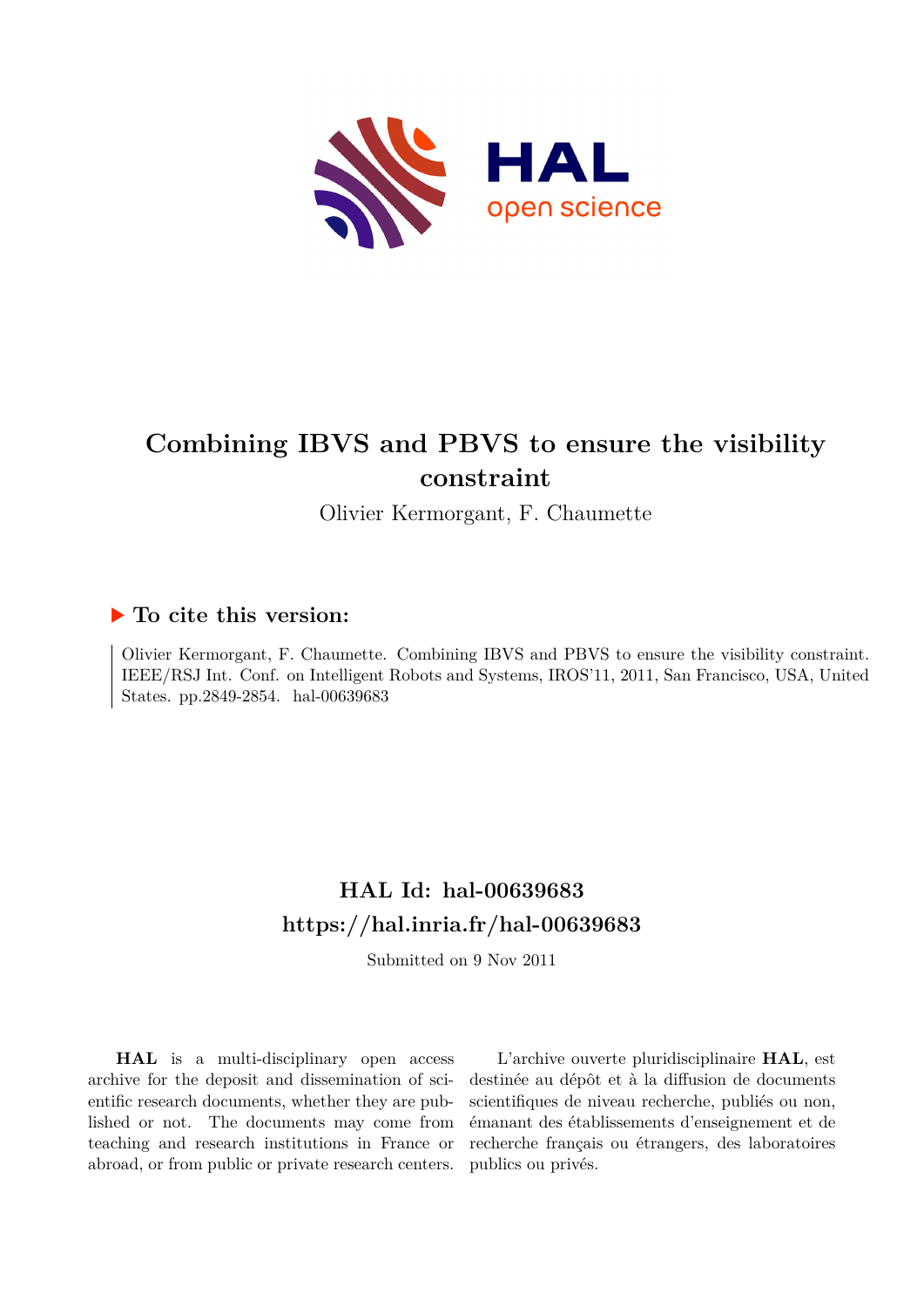## Combining IBVS and PBVS to ensure the visibility constraint

Olivier Kermorgant and François Chaumette

*Abstract*— In this paper we address the issue of hybrid 2D/3D visual servoing. Contrary to popular approaches, we consider the position-based visual servo as the core of our scheme. 2D information is only added when necessary, that is when the observed object is about to leave from the field of view, even partially. The injection of 2D information is tuned by only one parameter, that simply defines the area where a point is considered to be near to the image border. Simulations allow the comparison of the proposed scheme with both positionbased and hybrid schemes, showing nice properties. Finally, experiments are performed on a real object that is tracked by a pose estimation algorithm. Results validate the approach by showing the object stays entirely in the image field of view.

*Index Terms*— Visual servoing, hybrid control

#### I. INTRODUCTION

A main issue in visual servoing is the choice of the set of visual features. Indeed, contrary to classical sensors such as laser range sensors or robot encoders, cameras deliver highdimensional data that need to be processed in order to obtain information about the robot environment. Visual servo are classically divided in two main approaches [2]. Image-based visual servoing (IBVS) focus on using geometric features that can be directly obtained from the image. When used with a teaching-by-showing to specify the desired robot pose, these schemes are known to be robust to calibration and model errors. The main drawback is that the induced 3D trajectory is not predictable and may be unsatisfactory. Also, jacobian singularities or local minima may exist [1]. On the opposite, position-based visual servoing (PBVS) uses the 3D pose of the camera as visual features and is globally asymptotically stable when the pose is assumed to be perfectly estimated. Additional information such as true camera parameters and a 3D model of the observed object are necessary to estimate the camera pose from the acquired images. For some PBVS schemes, the induced 3D trajectory is a 3D straight line, but there is no control in the image space and the object may get out of the field of view (FoV). Another design of PBVS does not lead to a straight line but implicitly ensures that the object reference point stays in the image [15]. A similar approach is called 2 1/2D VS, where some of the 3D features are replaced by 2D information, leading to a set of 6 features that allow analytical proof of convergence and study the sensibility to calibration errors. Popular choices are to use 2D coordinates of an image point together with 3D translation (resp. rotation) along the  $z$ -axis and the whole vector for 3D rotation (resp. translation) [11]. This strategy ensures the reference point stays in the image, yet the object may partially leave the FoV. In [14] another

6-feature-set is designed to cope the visibility issue: 2D coordinates and 3D rotation together with the radius of the circumcircle of the object projection. Yet, this shape may not be suited for all 3D objects, and a planning strategy must be done in the general case. When using more than 6 features, merging 2D and 3D information leads to various hybrid approaches. In [3], PBVS translational and rotational motion are switched when the image points are near to the border. The goal is to perform only the 3D motion that will keep the points in the image. Isolating the z-axis is also considered in [5] with a partitioned strategy. In practice, this leads to backward translational motions which is not an optimal 3D trajectory. In [7], a switching between IBVS and PBVS is proposed. A maximum error is defined for each scheme, that makes the system switch to IBVS (resp. PBVS) if the 2D (resp. 3D) error norm is too high. However the maximum acceptable 2D error may be difficult to define: if too high, a point may be able to reach the image border. If too small the scheme may stay in IBVS mode. Finally, a hybrid control law has been proposed in [10] with a 5D-objective function that allows determining the best weighting between IBVS and PBVS. Once again, the tuning may be difficult in practice and does not ensure the visibility because the 2D weights are bounded. To cope with partial visibility lost, a scheme has been proposed in [8] where the features can be continuously added and removed from the task when they enter or get out of the field of view. As a point is approaching the image border, its participation in the control law is decreasing and becomes null before it is no more visible. Still, the number of observed points must be enough to perform the pose estimation. Our work is part of the hybrid approaches that let PBVS keep the points in sight. The main idea is to modify the PBVS as little as possible since this scheme provides nice 3D trajectories. To do so, we choose the opposite approach of [8]: instead of not taking into account the points that are about to leave the field of view, we inject them into the control law so that they stay in the image. Contrary to previous hybrid schemes, all point coordinates are treated separately depending on their distance to the image border. First, visual servoing classical control laws are recalled. In Section III we expose the proposed hybrid scheme and we proof the local stability. We also consider particular issues due to discretization. Finally, we compare our approach to other popular schemes in both simulations and experiments.

#### II. VISUAL SERVOING SCHEMES

In this section we recall the modeling of classical visual servoing control laws. VS schemes consist in defining a robot task by an error function to be minimized:

$$
\mathbf{e} = \mathbf{s} - \mathbf{s}^* \tag{1}
$$

Olivier Kermorgant and François Chaumette are with INRIA Rennes-Bretagne Atlantique, Campus de Beaulieu, Rennes, France. E-mail: Firstname.Name@inria.fr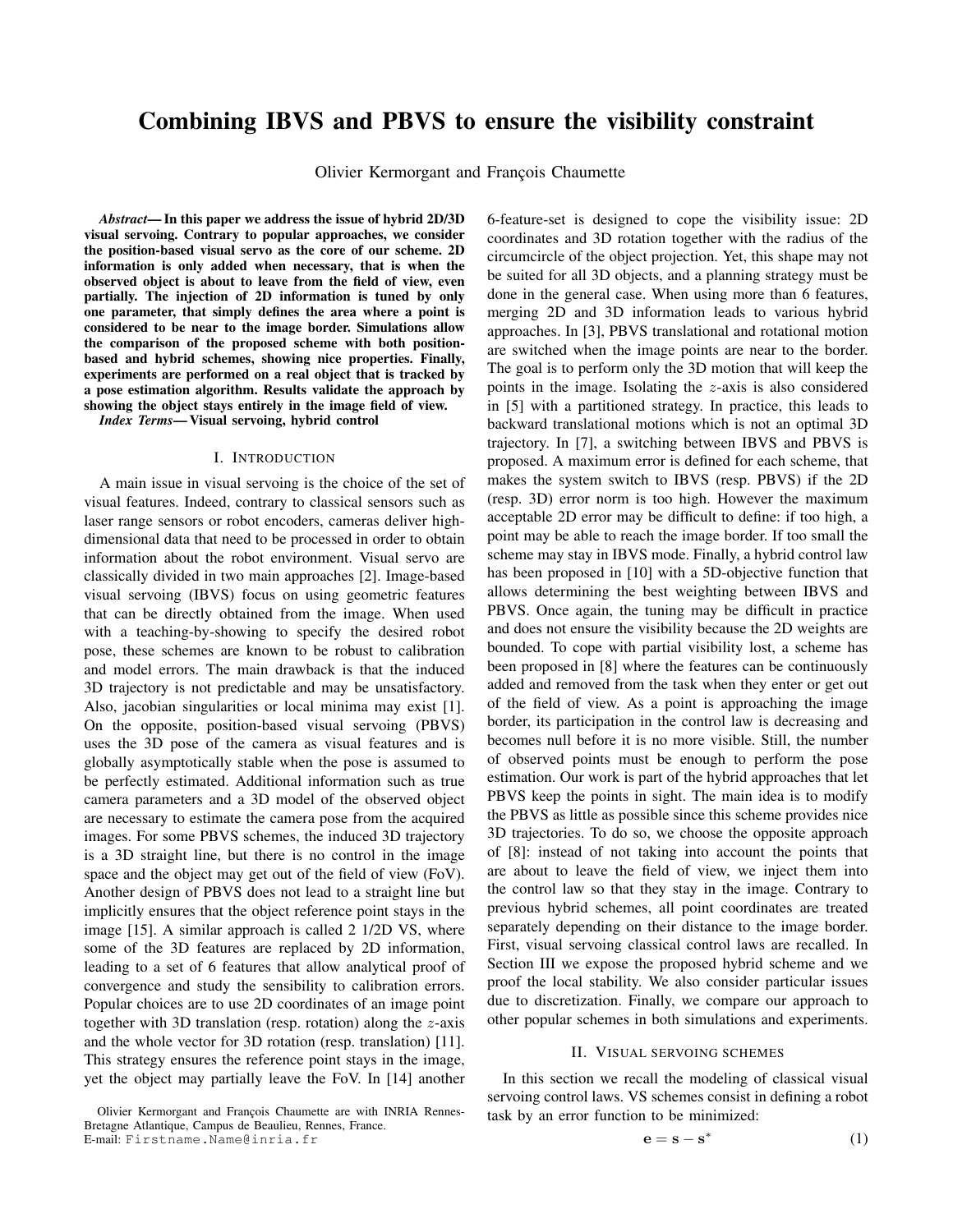where s is a vector of  $m$  visual features with  $s^*$  being their desired values. In the following, we assume  $m \geq 6$ . Once the visual features have been chosen, the time variation of s is directly related to the camera velocity screw  $v_s$  by:

$$
\dot{\mathbf{s}} = \dot{\mathbf{e}} = \mathbf{L}_s \mathbf{v}_s \tag{2}
$$

where  $\mathbf{L}_s$  is the interaction matrix related to s and can usually be computed analytically [2]. Assuming the robot can be controlled with the camera velocity, (2) leads to the following control law:

$$
\mathbf{v}_s = -\lambda \widehat{\mathbf{L}_s} + \mathbf{e}
$$
 (3)

where  $\widehat{L_s^+}$  is an estimation of the Moore-Penrose pseudoinverse of  $L_s$ , that ensures at best that the error e is exponentially minimized in terms of euclidean norm. We now recall the VS schemes that are considered in our hybrid approach.

#### *A. Position-based visual servoing*

In PBVS [16], a computer vision method retrieves the 3D pose (position and orientation) of the camera, which is then used as the visual features. If a CAD model of the object is known, tracking the edges of the object [4], [6] is a popular pose estimation approach. On the other hand, a model-free method has been presented in [11], allowing for the homography estimation from a set of corresponding points. The pose matrix that transforms points from object frame to camera frame is an element of the group of rigid body transformations  $SE(3)$  and can be written:

$$
{}^{c}\mathbf{M}_{o} = \left[ \begin{array}{cc} {}^{c}\mathbf{R}_{o} & {}^{c}\mathbf{t}_{o} \\ 0 & 1 \end{array} \right] \tag{4}
$$

where  ${}^{c}R_{o} \in SO(3)$  is a rotation matrix and  ${}^{c}t_{o} \in \mathbb{R}^{3}$  is a translation vector. Classically, 3D features are  $\mathbf{s} = (\mathbf{t}, {}^{c*}\theta \mathbf{u}_c)$ where  $c^*\theta u_c$  expresses the angle and the axis of the 3D rotation that the robot has to achieve. Two popular choices exist for the translation, determining the behavior of the robot [2].

*1) 3D straight line:* t can be chosen to express the transformation between the current camera frame  $\mathcal{F}_c$  and the desired one  $\mathcal{F}_{c*}$ , that is  $\mathbf{s} = (c *_{\mathbf{t}_c}, c * \theta \mathbf{u}_c)$ . In this case the corresponding desired feature is a null vector, and the interaction matrix is known to be bloc-diagonal, inducing decoupled translational and rotational motions. The corresponding camera trajectory is a straight 3D line. Although this scheme, that is denoted in this paper as  $c * t_c$ -PBVS, is popular for its very nice behavior in the 3D space, no control at all is done in the image and the visual features that allow for the pose estimation may be lost.

*2) 2D straight line:* Another choice is to use the translational vector relative to the observed object frame, that can be retrieved from the pose estimation algorithm. In this case,  $\mathbf{s} = (\mathbf{f}_o, {}^{c*}\theta \mathbf{u}_c)$  and the interaction matrix  $\mathbf{L}_s$  is bloctriangular. The corresponding control law, denoted <sup>c</sup>t<sub>o</sub>-PBVS, implicitly ensures that the reference point of the object frame  $\mathcal{F}_o$  draws a straight line trajectory in the image. On the other hand, the camera trajectory does not follow a 3D straight line as soon as a rotational motion has to be performed. When the reference point is in the center of the object this scheme is very similar to 2 1/2D VS [11]. However, even if one point is ensured to stay in the image, nothing can be said for the other points or visual elements used in the pose estimation. Visibility is improved in [14] but problems still remain depending on the object shape and the camera pose. In the following the interaction matrix of the PBVS scheme is denoted  $L_{3d}$ .

#### *B. Image-based visual servoing*

IBVS uses features that can be measured in the image. Although many choices exist for 2D visual features, most hybrid strategies use the cartesian coordinates of image points. These features are known to induce large 3D motion in particular cases [1], however they are well-suited for the problem of visibility lost: indeed, as images are rectangular the distance to the border expresses naturally. The analytical expression of the interaction matrix of an image point, denoted  $L_{2d}$ , depends both on its image coordinates  $(x, y)$ and on its depth  $Z$ . While  $x$  and  $y$  can be retrieved from the image, a common issue in IBVS is that the depth has to be estimated. However in hybrid control the pose is assumed to be estimated hence point depths can be easily retrieved. The IBVS control law induces straight line trajectories of the selected points in the image. The main drawback is a lack of control in 3D space. Actually, in the case of a task controlling all the 6-DOFs, at least 4 points have to be used in order to avoid potential singularities of  $L_{2d}$  [1]. As  $L_{2d}$  is of rank 6 at most, it is overdetermined, which makes it possible to reach a local minimum, and prevents from ensuring perfect straight line trajectories for each point in some cases.

Finally, 2D virtual points can be computed from any 3D point when the camera pose  ${}^c\mathbf{M}_o$  is known. Denoting  $\alpha$ x the coordinates of a 3D point in the object frame, the corresponding coordinates  $c_{\mathbf{x}} = (X, Y, Z)$  in the camera frame yield:

$$
\begin{bmatrix} c_{\mathbf{X}} \\ 1 \end{bmatrix} = {}^{c}\mathbf{M}_{o} \begin{bmatrix} {}^{o}\mathbf{x} \\ 1 \end{bmatrix}
$$
 (5)

2D coordinates can then be expressed with:

$$
\begin{cases}\n x &= X/Z \\
y &= Y/Z\n\end{cases} (6)
$$

Hence, the interaction matrix of the image projection of a 3D point can be computed even if the point is not actually extracted from the image. Similarly, the corresponding desired features  $\mathbf{s}^* = (x^*, y^*)$  can be computed from the desired camera position <sup>c∗</sup>M<sub>o</sub> if this matrix is known. We now show how a set of 2D points can improve PBVS.

#### III. 2D-AUGMENTED PBVS

#### *A. Hybrid control law*

We assume a PBVS scheme is performed with the corresponding task denoted  $\mathbf{e}_{3d} = \mathbf{s}_{3d} - \mathbf{s}_{3d}^*$ . Considering a set of p 3D points  $({}^{\circ}x_1,\ldots,{}^{\circ}x_p)$  attached to the observed object frame, a 2D task  $e_{2d} = s_{2d} - s_{2d}^*$  can be defined as described in Section II-B. We define the global weighted task of dimension  $(6 + 2p)$  by:

$$
\mathbf{e}_{\mathbf{H}} = \mathbf{H} \begin{bmatrix} \mathbf{e}_{3d} \\ \mathbf{e}_{2d} \end{bmatrix} = \mathbf{H}\mathbf{e}
$$
 (7)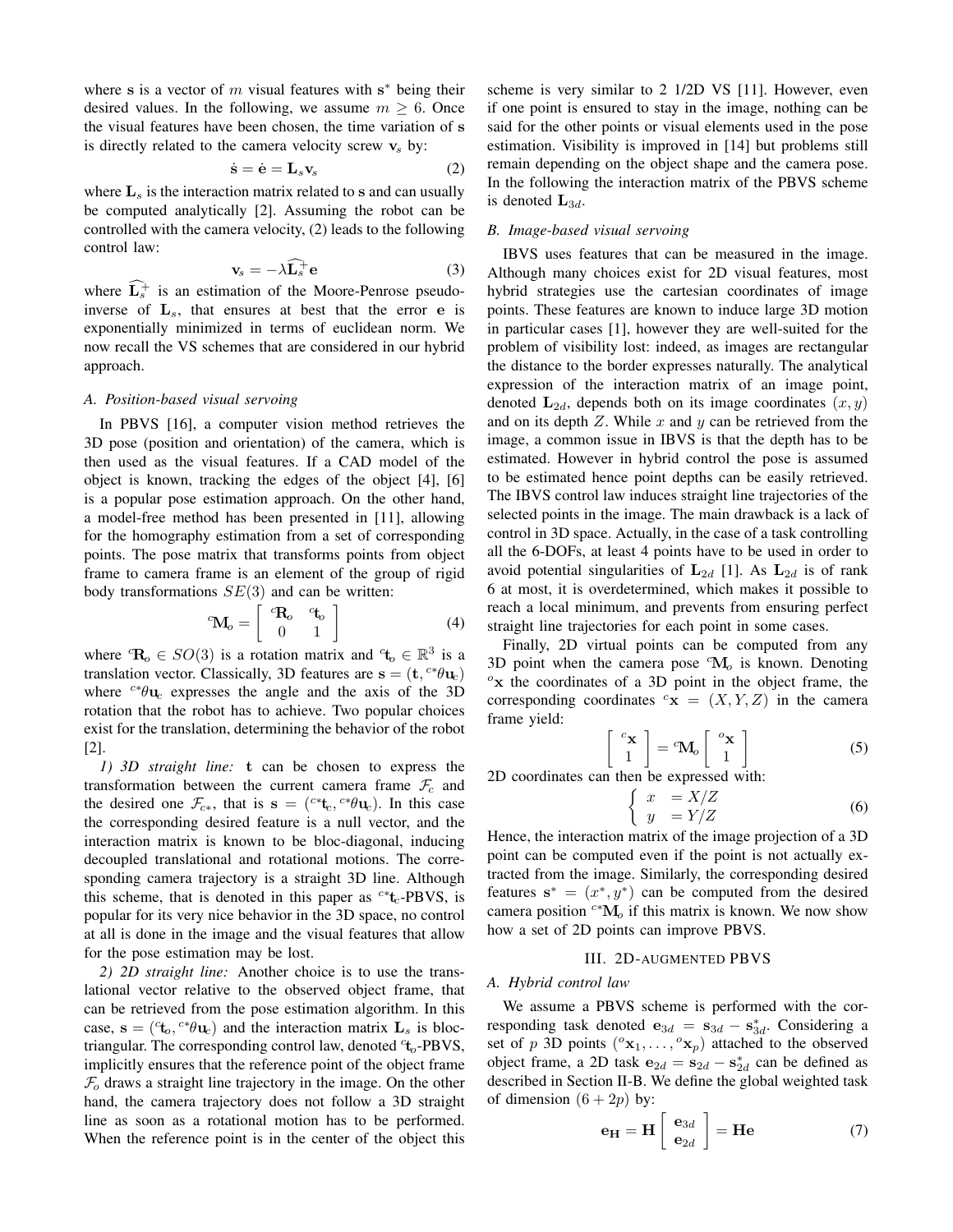where **H** is a positive semi-definite diagonal activation matrix that allows continuous adding and removing of some features [12]. The global minimum of e corresponds to the desired pose of the sole PBVS scheme, that is  $s_{3d} = s_{3d}^*$ . Indeed, the latter is equivalent to having  ${}^c\mathbf{M}_o = {}^{c*}\mathbf{M}_o$ , hence  $s_{2d} = s_{2d}^*$  whatever the value of H. The derivative of the task is  $\mathbf{e}_{\mathbf{H}} = \mathbf{H}\mathbf{e} + \mathbf{H}\mathbf{e}$ . The second term can be neglected in a neighborhood of the desired position [2], leading to the following error time derivative:

$$
\dot{\mathbf{e}}_{\mathbf{H}} = \mathbf{H} \begin{bmatrix} \mathbf{L}_{3d} \\ \mathbf{L}_{2d} \end{bmatrix} \mathbf{v}_s = \mathbf{H} \mathbf{L}_s \mathbf{v}_s \tag{8}
$$

which, by analogy with  $(3)$ , leads to the control law:

$$
\mathbf{v}_s = -\lambda (\mathbf{H}\widehat{\mathbf{L}_s})^+ \mathbf{He}
$$
 (9)

In the considered approach, H allows for the continuous injection of 2D features into the PBVS scheme. The weighting matrix is written under a particular form:

$$
\mathbf{H} = \left[ \begin{array}{cc} \mathbb{I}_6 & \mathbf{0} \\ \mathbf{0} & \mathbf{H}_{2d} \end{array} \right] \tag{10}
$$

where the weights are always equal to 1 for the 3D part, while the 2p weights corresponding to the 2D features are varying. In the following, the resulting control law is denoted 2D-augmented PBVS. Such a control law with varying weights is known to be continuous under three conditions.  $HL<sub>s</sub>$  and  $He$  have to be continuous, which is ensured by the computation of the weights that is exposed in Section III-C. The third condition is the pseudo-inverse being continuous, that is also ensured in our case since  $HL_s$  is always of full rank 6 thanks to the PBVS scheme that has non-null weights.

The nearest approach to the proposed one is found in [10] and called 5D VS. In this case, the control law yields:

$$
\mathbf{v}_s = -\lambda \widehat{\mathbf{L}_s}^+ \begin{bmatrix} h_{3d} \mathbb{I}_6 & \mathbf{0} \\ \mathbf{0} & h_{2d} \mathbb{I}_{2p} \end{bmatrix} \mathbf{e} \tag{11}
$$

where scalars  $h_{3d}$  and  $h_{2d}$  allow for balancing the PBVS and the IBVS schemes. However, all 2D features are treated as a whole IBVS. Also, not taking into account the weighting matrix in the pseudo-inverse induces a conservative behavior in the case of small weights. Indeed, the zeroed error components are still taken into account, which is not the case with our approach as we will show in the next section. Finally, the weighting strategy that is proposed for 5D VS does not ensure that the points stay in the image FoV.

#### *B. Stability analysis*

In the case of null 2D feature weights  $H_{2d} = 0$ , the proposed control law (9) is equivalent to the PBVS part:

$$
\mathbf{v}_s = -\lambda \begin{bmatrix} \widehat{\mathbf{L}_{3d}} \\ \mathbf{H}_{2d} \widehat{\mathbf{L}_{2d}} \end{bmatrix}^+ \begin{bmatrix} \mathbf{e}_{3d} \\ \mathbf{H}_{2d} \mathbf{e}_{2d} \end{bmatrix} = -\lambda \begin{bmatrix} \widehat{\mathbf{L}_{3d}} \\ \mathbf{0} \end{bmatrix}^+ \begin{bmatrix} \mathbf{e}_{3d} \\ \mathbf{0} \end{bmatrix}
$$

$$
= -\lambda \begin{bmatrix} \widehat{\mathbf{L}_{3d}}^+ & \mathbf{0} \end{bmatrix} \begin{bmatrix} \mathbf{e}_{3d} \\ \mathbf{0} \end{bmatrix} = -\lambda \mathbf{L}_{3d}^+ \mathbf{e}_{3d} \qquad (12)
$$

Our scheme is thus different from (11). In the following of this section we assume at least one weight is non-null.

From (8) and (10),  $\mathbf{HL}_s$  is of dimension  $((6+2p)\times 6)$  and is of full rank 6. Following the classical stability analysis of overdetermined VS schemes [2], local stability can be ensured as long as  $L<sub>s</sub>$  is sufficiently well estimated. However,

potential local minima may exist in the configurations where  $\mathbf{H}^2 \mathbf{e} \in \text{Ker } \mathbf{L}_s^{\top}$ . In practice, we have not encountered any. We modify as little as possible the PBVS scheme and results will show that the domain of stability is very large.

#### *C. Computation of the weights*

In this section we first show that a sufficiently high weight ensures that the corresponding feature stays in the image. We then expose our weighting strategy for the 2D features.

*1) 2D features convergence:* A classical Lyapunov function associated with the task (7) is  $V(\mathbf{e}_{\mathbf{H}}) = \frac{1}{2} \mathbf{e}_{\mathbf{H}}^{\top} \mathbf{e}_{\mathbf{H}}$ . Assuming we are in the domain of local stability, the time derivative of V yields:

$$
\dot{V} = \frac{\partial V}{\partial \mathbf{e}} \dot{\mathbf{e}} = \sum_{i=1}^{6+2p} h_i^2 e_i \dot{e}_i < 0 \tag{13}
$$

Let  $i > 6$  be a 2D feature index. We consider the desired feature  $s_i^*$  is strictly inside the image FoV. A sufficient condition for that feature to stay in the image is  $e_i \dot{e}_i \leq 0$ , which is ensured in three cases:

- 1)  $e_i = 0$ : thanks to the decoupled decrease,  $\dot{e}_i$  is very small when  $e_i = 0$ . Since the feature  $s_i = s_i^*$  is strictly inside the image, it does not leave the FoV at the next iteration.
- 2)  $\dot{e}_i = 0$ : the feature has no motion in the image, hence it stays in the FoV at the next iteration.
- 3)  $e_i \dot{e}_i < 0$ : in that case, (13) is equivalent to:

$$
h_i^2 > -\frac{1}{e_i \dot{e}_i} \sum_{j \neq i} h_j^2 e_j \dot{e}_j \tag{14}
$$

where  $j$  is the index for the other features.

At any position there exists a sufficiently high weight that prevents an image point from leaving the field of view. However, when several feature points have to be considered simultaneously, the exact set of sufficient values may not be possible to determine: indeed, in (14) the minimum value of  $h_i$  depends on the other weights  $(h_j)_{j\neq i}$ . In the next section, the weights are computed independently from one another. This prevents from computing the smallest weights, but we will see in Section V that the obtained values are still small in practice.

*2) Weighting strategy:* Classically when dealing with control in the image space, the smaller distance from the 2D points to the image border is computed. This value is then used to weight the IBVS scheme [3], [9]. In our case, each 2D feature is treated separately . Let  $(x^-, x^+, y^-, y^+)$  be the image borders. We define the image safe region  $S =$  $[x^{s-}, x^{s+}] \times [y^{s-}, y^{s+}]$  with:

$$
\left\{\begin{array}{l} {x}^{s-}=x^- + \rho (x^+ - x^-)\\ {x}^{s+}=x^+ - \rho (x^+ - x^-)\end{array}\right.,\;\; \left\{\begin{array}{l} {y}^{s-}=y^- + \rho (y^+ - y^-)\\ {y}^{s+}=y^+ - \rho (y^+ - y^-)\end{array}\right.
$$

where  $\rho \in [0, 0.5]$  is a tuning parameter. We have shown that a sufficiently high weight ensures that the feature stays in the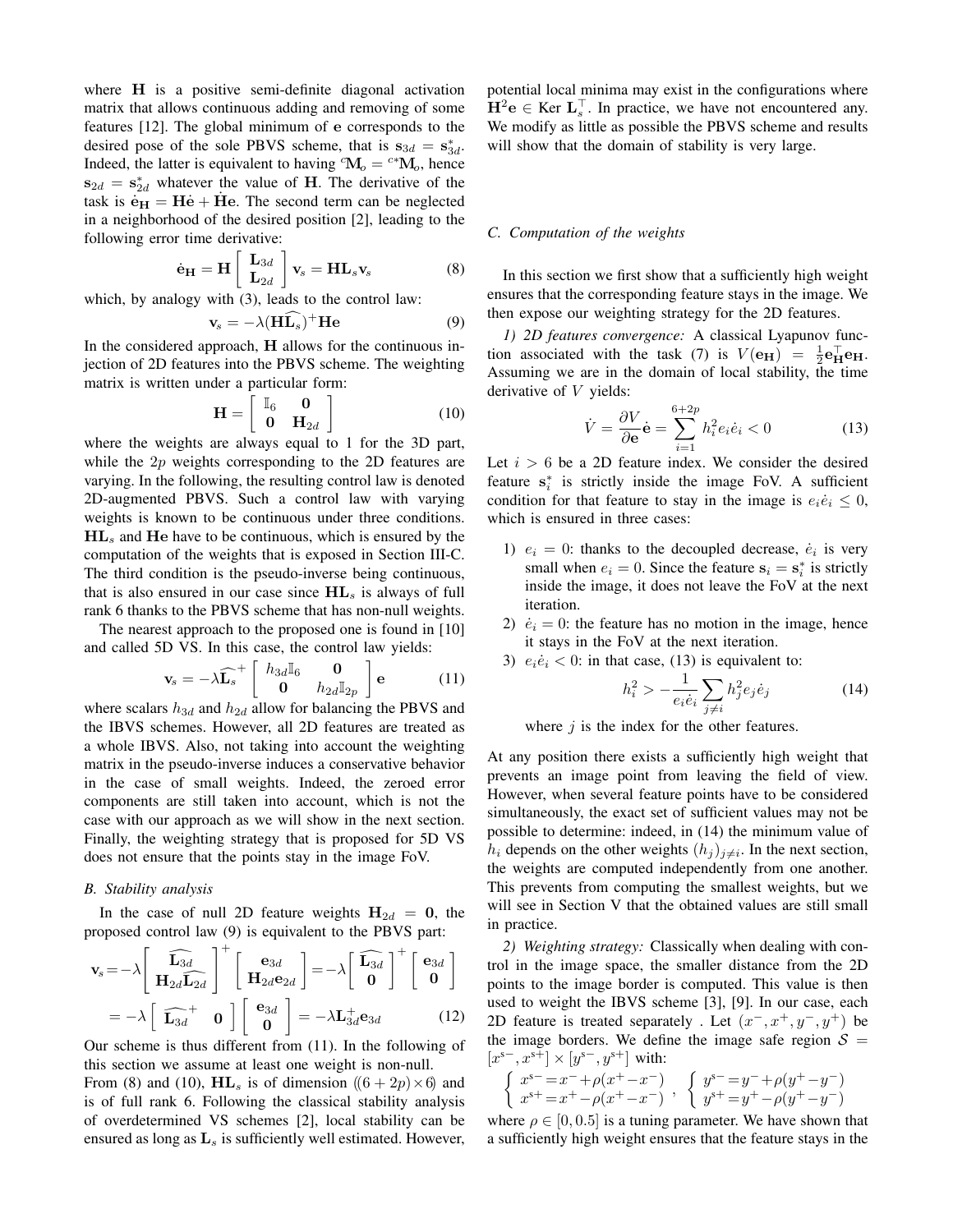

Fig. 1. Image behavior for the 4 schemes.  $c_{\mathbf{t}_0}$ -PBVS (a) and 2D-augmented (d) keep the points in the image while <sup>c∗t</sup>c-PBVS (b) and 5D VS (c) lose visibility.

FoV. Hence, we propose the following weighting function:

$$
h(x) = \begin{cases} \frac{x - x^{s+}}{x^+ - x} & \text{if } x > x^{s+} \\ \frac{x - x^{s-}}{x^- - x} & \text{if } x < x^{s-} \\ 0 & \text{otherwise} \end{cases}
$$
(15)

$$
h(y) = \begin{cases} \frac{y - y^{s+}}{y^+ - y} & \text{if } y > y^{s+} \\ \frac{y - y^{s-}}{y^+ - y} & \text{if } y < y^{s-} \\ 0 & \text{otherwise} \end{cases}
$$
 (16)

h is null in the safe region and increases to  $\infty$  as the feature approaches the image border. The condition (14) is thus ensured when any point is close to the border. All weights being continuous, the corresponding control law is continuous. Since very high values are never encountered in practice, they do not endanger the conditioning of  $HL$ <sub>s</sub> for computing the pseudo-inverse. The only parameter for the tuning is  $\rho$ , that defines the image safe area.

#### IV. SIMULATION RESULTS

The considered schemes are evaluated in a simulation environment with ViSP software [13]. The object simply consists in four coplanar 3D points forming a square. First, we present the results of exhaustive runs, then the comparison with other schemes is exposed.

#### *A. Exhaustive tests*

We have generated a set of 100 random poses such that the 4 points are in the image safe area defined by  $\rho = 0.05$ . All combinations of initial and desired poses, that is 9900 runs, are performed with our control law based on  $c * t_c$ -PBVS. All runs converge without leaving the image FoV with the control gain of  $\lambda = 0.1$ . Furthermore, even if only local stability has been proven, all runs converge to the global minimum. Over all the runs, the maximum weight is less than 20, and the mean of the maximum weight of each run is about 2.4. This reveals 2D features can very easily cope with the visibility constraint without impacting the control law conditioning. Still, as exhibited in [7] potential issues



Fig. 2. Camera velocity in <sup>c</sup>t<sub>o</sub>-PBVS and 2D-augmented PBVS. The velocities are similar although the schemes are different.



Fig. 3. Global error of 2D-augmented PBVS. 3D error (a) shows nice convergence of the pose, while the weighted 2D errors (b) illustrates the injection of 2D points during the task.

due to discretization may be encountered in the case of high control gain when some points are very near to the border. An easy way to cope with such problems is to use an adaptative gain that decreases as a point approaches the image border.

#### *B. Comparison with PBVS*

Four schemes are compared in this section:  $ct_0$ -PBVS,  $c*t_c$ -PBVS, 5D VS [10] and 2D-augmented PBVS, with an initial pose making it necessary to perform both translational and rotational motions. The two hybrid schemes are performed together with the <sup>c∗</sup>t<sub>c</sub>-PBVS, that is the one inducing a straight 3D trajectory and the worst image behavior.

 $c_{\mathbf{t}}$ -PBVS performs well as seen in Fig. 1a. In the considered case, the object reference point is in the middle of the square and  $t_0$ -PBVS is similar to 2 1/2D VS. No control is done in the image except for the straight line trajectory of the object center, yet none of the 4 points leave the FoV. We will see in the next section that it can happen for other configurations. On the opposite, Fig. 1b shows that  $c^*t_c$ -PBVS induces a large motion out of the image. The 5D VS is able to reduce the motion, but Fig. 1c shows the points still leave the FoV because of the bounded weights induced by this strategy. Finally, 2D-augmented PBVS is represented in Fig. 1d and is able to keep the points in sight. The trajectory change for the 2D points is particularly visible in the unsafe area, where the image border avoidance is performed. The two successful schemes are compared in terms of velocity in Fig. 2. It is interesting to notice that the camera velocities are very similar, although the control law are based on different schemes. Actually, the behaviors differ at the very beginning in Fig. 2b. Important variations are about  $v_x$  and  $\omega_y$ , which are the main velocities that control the  $x$ -coordinate of the 2D points, that matches to Fig. 1b showing that in  $c * t_c$ -PBVS the points leave the FoV along the image  $x$ -axis.

The global error of 2D-augmented PBVS is represented in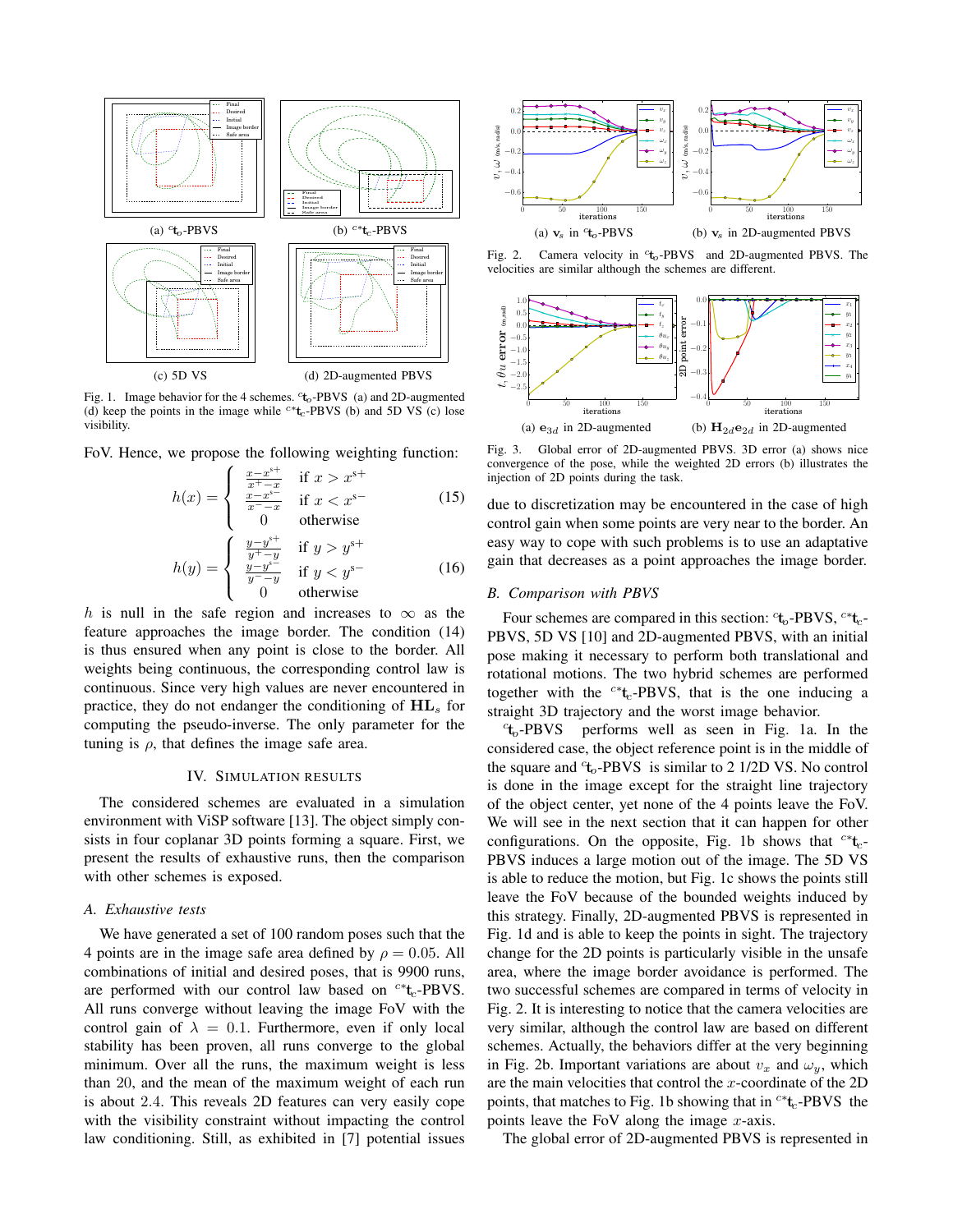



(g) 2D-augmented PBVS at iteration 20 (h) 2D-augmented PBVS at iteration 76 (i) Final image for 2D-augmented (converged)

Fig. 4. Evolution of the acquired image for <sup>c</sup>t<sub>o</sub>-PBVS (top), <sup>c∗t</sup>t<sub>c</sub>-PBVS (middle) and 2D-augmented PBVS (bottom). In <sup>ct</sup>o-PBVS the object partially leaves the FoV, inducing bad pose estimation. In <sup>c∗</sup>t<sub>c</sub>-PBVS the object quickly leave the FoV and the task fails. Our scheme converges with the desired position being unsafe for some points

Fig. 3. 3D convergence to the desired pose is clearly visible in Fig. 3a. The weighted 2D error, that is  $H_{2d}e_{2d}$ , is shown in Fig. 3b. As can be seen, only 4 features out of 8 are used in the servo. As expected the first one is a  $x$ -coordinate (red curve), inducing the velocity change that can be seen in Fig. 2b. Basic correspondences can be done between Fig. 3b and Fig. 1d:

- During the task, 2  $x$ -coordinates and 2  $y$ -coordinates have been activated. They correspond to the unsafe trajectories that appear on the left or above the safe area in Fig. 1d.
- Only point 2 has both coordinates activated. Hence, it is the only point approaching the top left hand corner in Fig. 1d.

#### V. EXPERIMENTAL RESULTS

Experiments are carried on a 6 DOFs gantry robot (see the video accompanying this paper). The camera and the robot are calibrated. The camera observes a mechanical object, the CAD model of which being known. During the task, the object lies on a textured surface. The edges are tracked to allow for the pose estimation [4] at camera rate (30Hz). Three schemes are compared:  $t_0$ -PBVS,  $c*t_c$ -PBVS, and 2D-augmented PBVS. As in Section IV, the latter is performed with  $c$ <sup>\*</sup>t<sub>c</sub>-PBVS. This time, the 3D points are the ones defining the 24 nodes of the CAD model. In order to reduce the number of considered 3D points, one could use the set that defines the model envelope, since the inner points can never leave the FoV if the outer points are in the image.

The image behavior of the 3 schemes are represented in Fig. 4. The safe area is represented in red dotted line. The current projected CAD model is in green, while the desired one is in cyan. This time,  $t_0$ -PBVS makes some points leave the image as can be seen in Fig. 4b. This occlusion prevents the successful tracking of the object, which leads to a convergence that does not correspond to the desired camera pose: the edges that are displayed in Fig. 4c are not the actual object edges.  $c^*t_c$ -PBVS induces a trajectory that lacks of control in the image and quickly loses the object (see Fig. 4f). Our control law allows for the convergence of